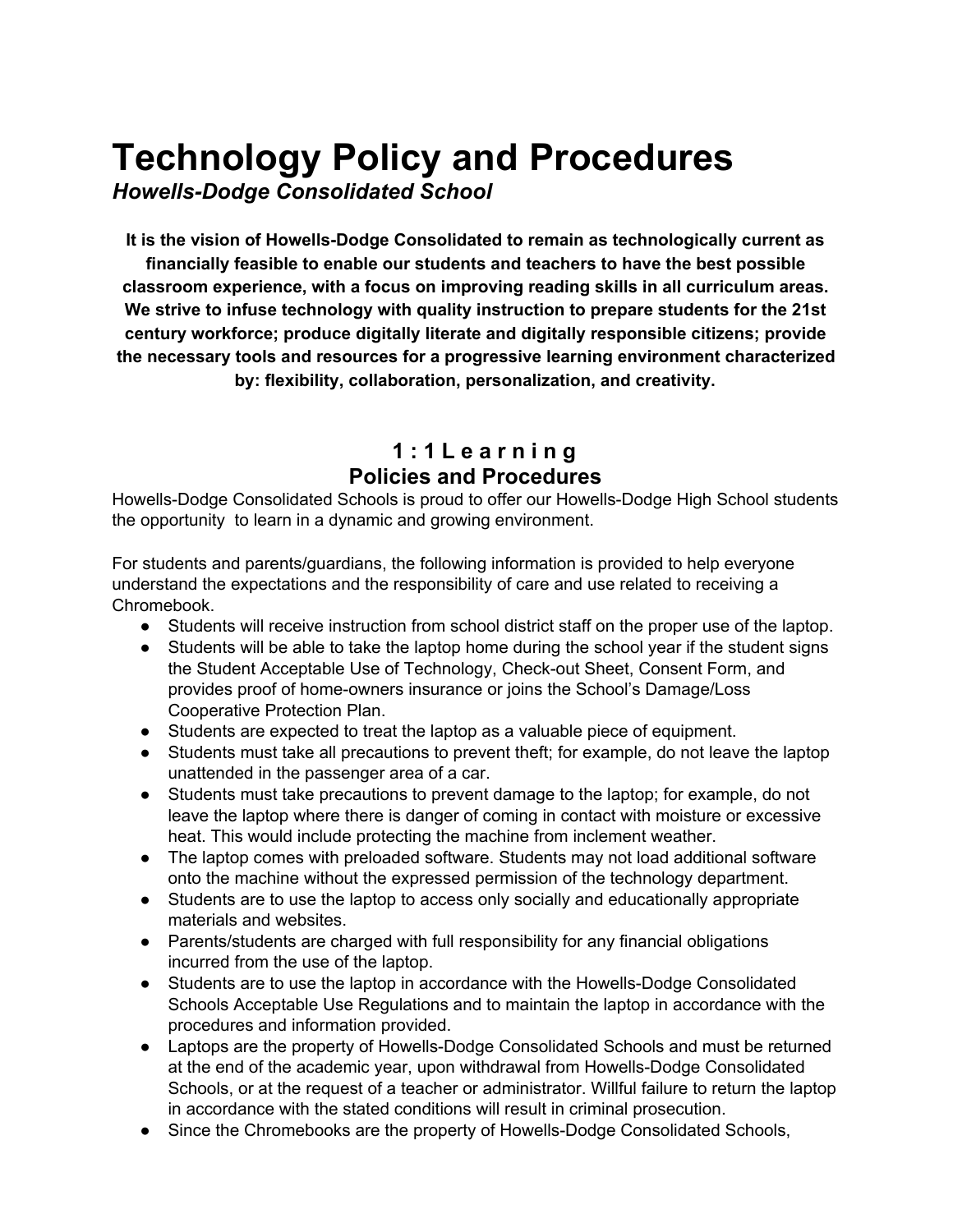officials of the school have the right to review all material stored on or accessed by any laptop. School officials may revoke a student's computer use privileges for misuse or violation of policies.

The 1:1 laptop initiative that has been adopted by Howells-Dodge Consolidated Schools will enhance opportunities for students to learn in a dynamic environment.

#### **Laptop Restrictions**

● Personal machines will be allowed in Howells-Dodge Consolidated Schools only if the Technology department is given remote monitoring access and the students agree to the Acceptable Use Policy.

### **Using Your Laptop at School**

**General**

- Ownership: The school shall be deemed to have retained title to the equipment at all times, unless the school transfers title to student. The student shall hold no security or ownership interest in the equipment. Likewise, the student shall hold no security or ownership interest neither in the licenses to the installed software included with the equipment nor in the licenses to any other software that the school may from time to time install on the notebook computer used by the student.
- Laptops are intended for use at school each day. Students are responsible for bringing their laptop to all classes, unless specifically advised not to do so by their teacher.
- Laptops must be brought to school each day fully charged. Only charge your laptop with the provided charger.

#### **Laptops Undergoing Repair**

- Any attempt by the student to repair equipment on their own will void warranty and insurance coverage. The student is never to duct tape or super-glue or otherwise try to repair damaged equipment on his/her own. Attempting to do so is considered gross negligence and voids warranty and or insurance coverage resulting in the student being responsible for any and all charges related to the repair or replacement of the equipment.
- Damage to equipment due to gross negligence or willful misconduct is not covered by warranty or insurance. If damage is attributed to either of these causes, the student will be held responsible for all charges related to the repair or replacement of equipment.
- Loaner laptops may be issued to students when they leave their laptops for repair with the Technology Department.
- Students will be expected to return the loaner laptop by the end of the school day to the Technology Department office.

#### **Screensavers and Backgrounds**

- Only school appropriate backgrounds and screensavers may be used on the laptops.
- Presence of weapons-related materials, pornographic materials, inappropriate language, alcohol, drug, gang-related symbols, or pictures on the laptop or within its files will result in disciplinary action and, where appropriate, referral to law enforcement.
- The computer is the property of the school district. Therefore, school staff have the right to check any material stored on a student's laptop, including the screensaver at anytime.
- Violations of this policy will result in disciplinary action.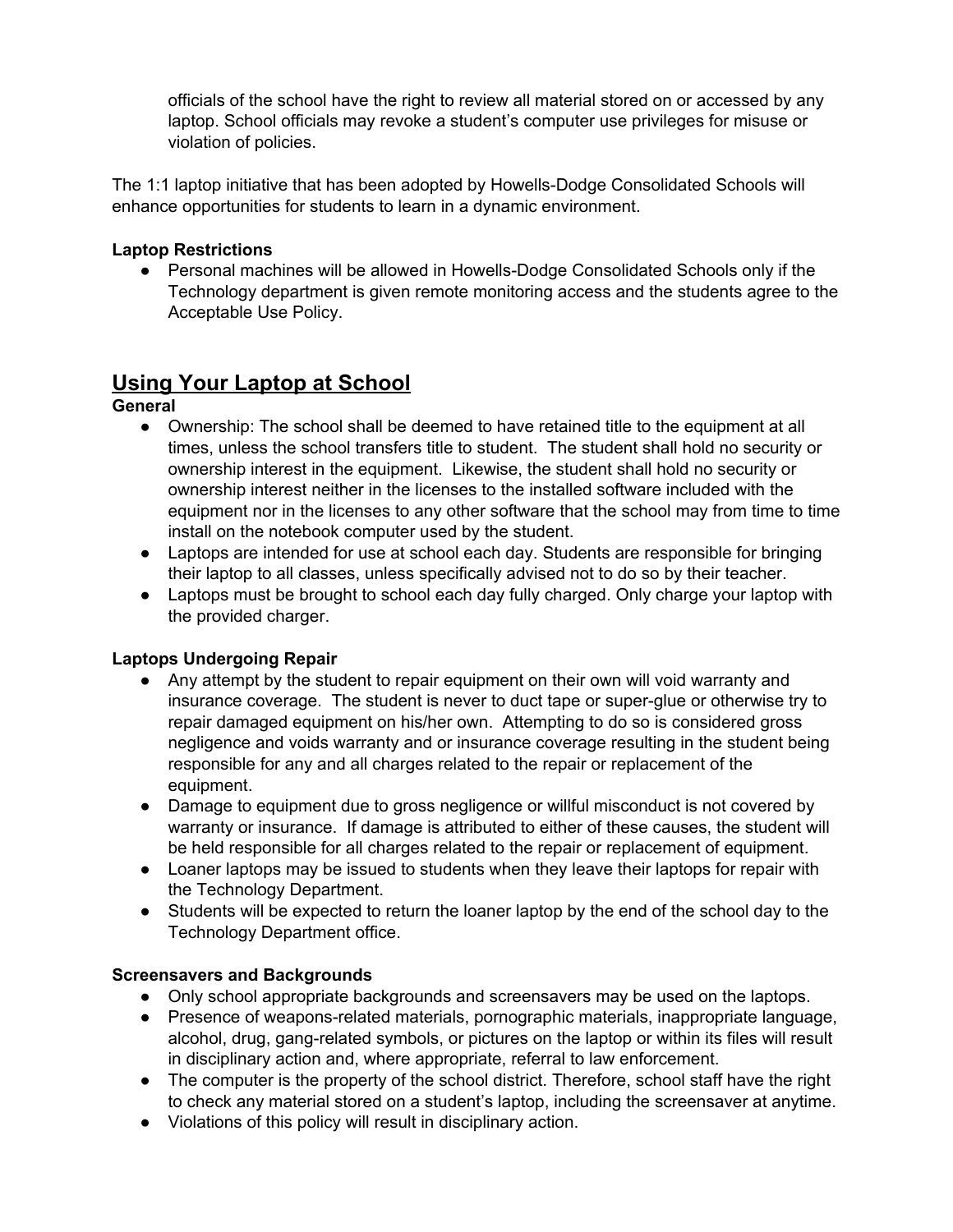#### **Printing**

Materials printed on school printers must be school related. No personal printing is allowed.

#### **Security**

● Internet usage is filtered and documented at all times.

**Inspection**

● Students may be selected at random to provide their school-issued laptop for inspection without notice.

### **Protecting and Storing Your Laptop Computer**

#### **Laptop Identification**

● Student laptops will be labeled in the manner specified by the school. **Under no circumstances are students to modify, remove, or destroy these labels.**

#### **Password Protection**

- Students must change their password the first time they log-in. This password is to be kept private.
- **●** Tampering with machine security measures is forbidden. Violations of this policy will result in disciplinary action.

### **Acceptable Use Guidelines**

#### **General Guidelines**

- Students are responsible for their ethical, socially appropriate and educational use of the technology resources of the Howells-Dodge Consolidated Schools.
- Access to the Howells-Dodge Consolidated Schools technology resources is a privilege and not a right.
- Transmission of any material that is in violation of any law is prohibited. This includes, but is not limited to the following: confidential information, copyrighted material, threatening or obscene material, and computer viruses.
- In addition to any standard or rules established by the schools, the following behaviors are specifically prohibited as they violate the standard of integrity and civility.
	- o Cheating
	- o Plagiarizing
	- o Falsifying Information
	- o Violating Copyright Law
	- o Hacking
	- o Gaining unauthorized access to any network or computer

**Any attempt to alter data, the configuration of a computer, or the files of another user, without the consent of the Principal or Technology Team, will be considered an act of vandalism and subject to disciplinary action in accordance with the district Acceptable**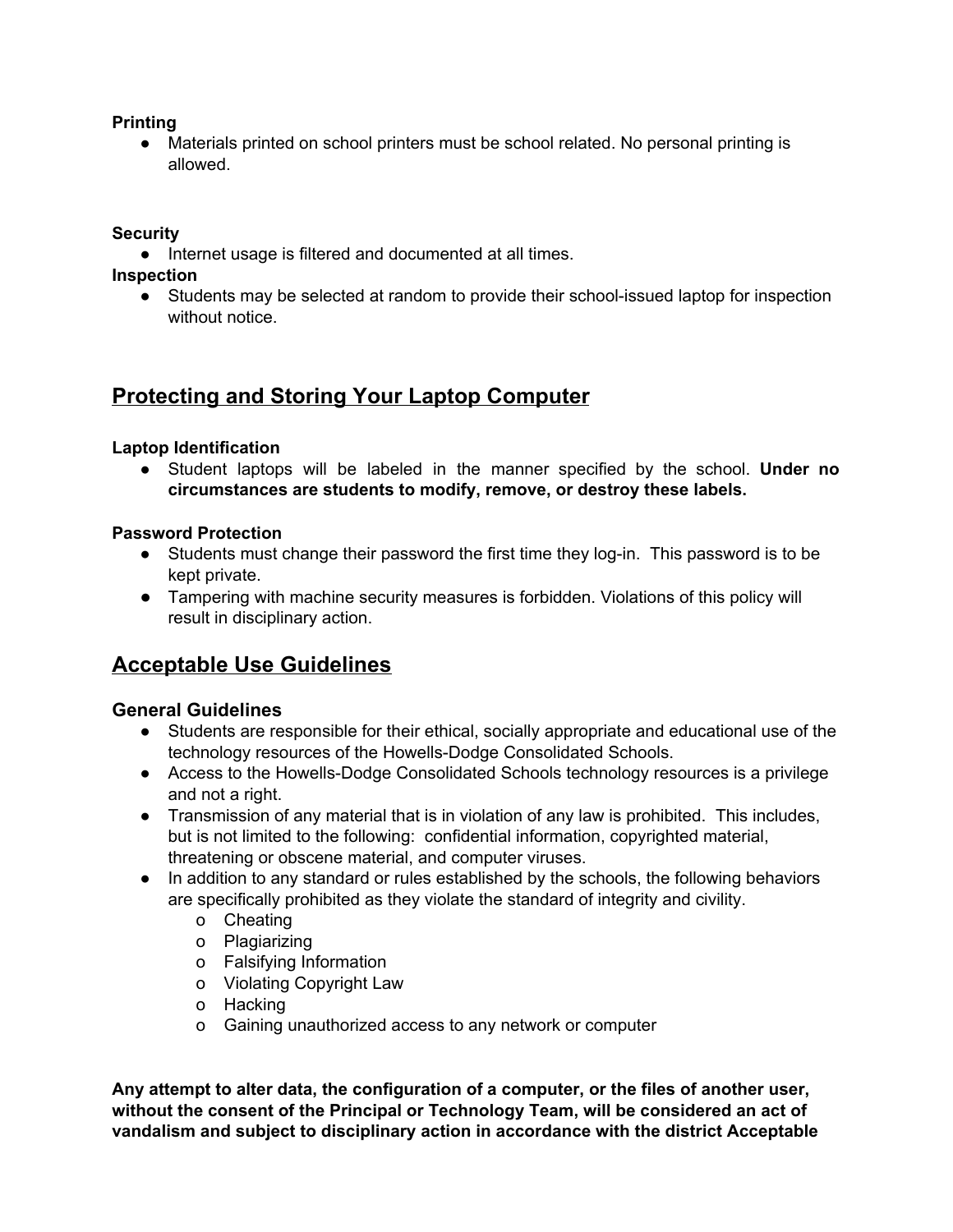#### **Use Policies. Students who violate this may also be referred to law enforcement for criminal prosecution as appropriate.**

#### **E-mail**

The only e-mail account that students are allowed to access during school hours is that students' Howells-Dodge Consolidated Schools Gmail account. Please note that emails sent via the Gmail server and accessed on school-issued computers are not private and may be reviewed at any time and without notice. Correspondence on the Gmail server is limited to users within Howells-Dodge Consolidated Schools. The following rules will apply when using a Gmail account:

- Always use appropriate language
- Do not transmit language/material that is profane, obscene, abusive, or offensive to others
- Do not send mass emails, chain letters, or spam
- Students should maintain high integrity with regard to email content
- No private chatting during class without permission
- Cyber bullying Refer to Internet Safety in Student Handbook

### **Precautions and Consequences**

#### **Technology Left in Unsupervised Areas**

- Under no circumstances should laptops or other technology equipment be left in unsupervised areas. Unsupervised areas include, but are not limited to: the school grounds and campus, computer labs, commons areas, unlocked classrooms, bathrooms, busses and hallways. Any computer left in these areas is in danger of being stolen.
- Store laptops in supervised areas or lockers. Optional locker locks will be provided by the school.
- Unsupervised laptops will be confiscated by staff and taken to the administrative office. Disciplinary action will be taken for leaving your laptop in an unsupervised location. Each student is responsible for his or her laptop once it has been issued.

#### **Insurance**

- Insurance must be purchased through the Howells-Dodge Consolidated Schools Damage/Loss Cooperative or parents must purchase insurance through home owners insurance. **Proof of insurance must be turned in before student is allowed to take computer home or out of the building.**
- If electing to participate in the Howells-Dodge Damage/Loss Cooperative, cost to participate is \$35 per student. Checks made payable to "Howells-Dodge Consolidated Schools." An individual check must be made for this fee for each student. This fee is applicable for one academic year.
- Homeowner's insurance or the Damage Loss Cooperative will cover one machine per student for any costs outside the manufacturer's warranty.
- Damage to equipment due to gross negligence or willful misconduct is not covered by warranty, insurance, or the schools Damage/Loss Cooperative. If damage is attributed to either of these causes, the student will be held responsible for all charges related to the repair or replacement of equipment.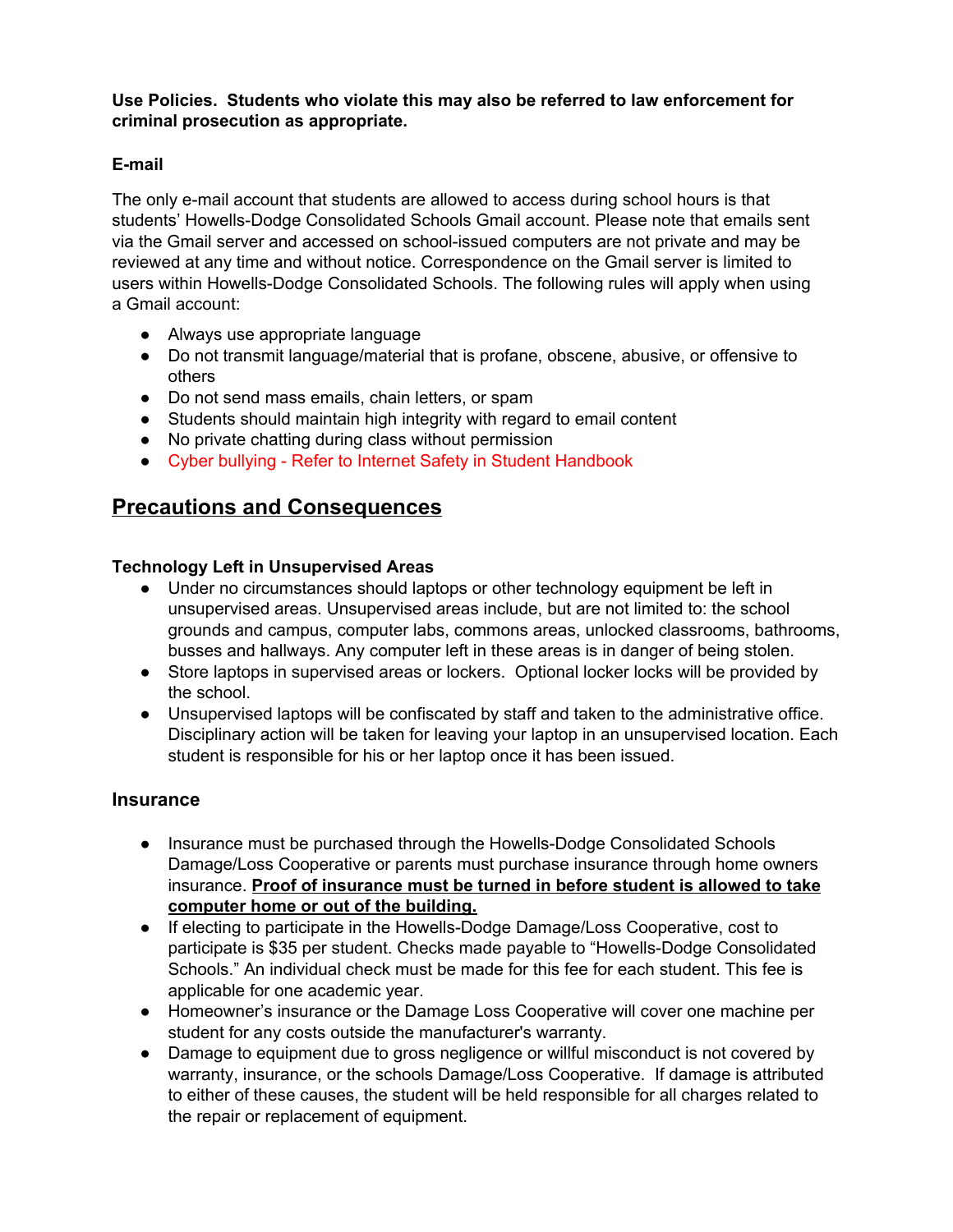- \*\*\*Governing Law: Nebraska statutes 79-737 and 79-2, 127 allow the district to obtain reimbursement from, or on behalf of, students for any damage to, loss of, or failure to return school property. Student/borrower acknowledges and agrees that his/her use of the district property is a privilege and that by student/borrower's agreement to the terms hereof, student/borrower acknowledges his/her responsibility to protect and safeguard the district property and to return the same in good condition and repair upon request by Howells-Dodge Public Schools.
- If your laptop is stolen, you are required to file a police report.

**\*Power adapter, bag or any other school-owned accessories are not included. These items require a full replacement cost with the exact same item.**

#### **Damage/Loss Cooperative Protection Plan**

If parents/students elect to pay \$35.00 and be part of the School District protection plan, the School District protection plan would cover 100% of expense on the first incident and 75% of expense on the 2<sup>nd</sup> incident. Three or more incidents, involving damages to a laptop, will be the sole responsibility of the parent/student. Coverage for the School District protection plan is 24/7. Again, parents will be given the option of Self Insurance, under their homeowner's insurance plan and not pay the \$35.00. If parents choose to self-insure, proof of insurance will need to be provided before a student is issued a computer.

Noncompliance with the policies of the Howells-Dodge Consolidated Schools Laptop Handbook or acceptable use policies will result in loss of privileges, disciplinary action, and/or criminal prosecution as deemed appropriate. (See Acceptable Use Policy.)

**Electronic mail, network usage, and all files stored on a school-issued laptop is not considered confidential and may be monitored at any time by designated Howells-Dodge Consolidated Schools staff. The district will refer student misconduct to law enforcement and will cooperate fully with local, state, or federal officials in any criminal investigation, particularly those concerning or relating to violations of computer crime laws.**

### **ACCEPTABLE USE POLICY**

#### **Definition:**

The Computer Network includes, but is not limited to, the use of local area networks, Internet, online commercial communications, and all other computer communications provided by the Howells-Dodge Consolidated School District.

#### **Purpose:**

The purpose of the District's Computer Network is to assist in preparing students for success in life and provide them with electronic access to a wide range of information.

The following conditions are imposed on the use of the Computer Network and violation of these conditions is cause for revoking the privilege of access to the network or further disciplinary action. These conditions apply whether the user accesses the network during school time and on school property or at a remote location.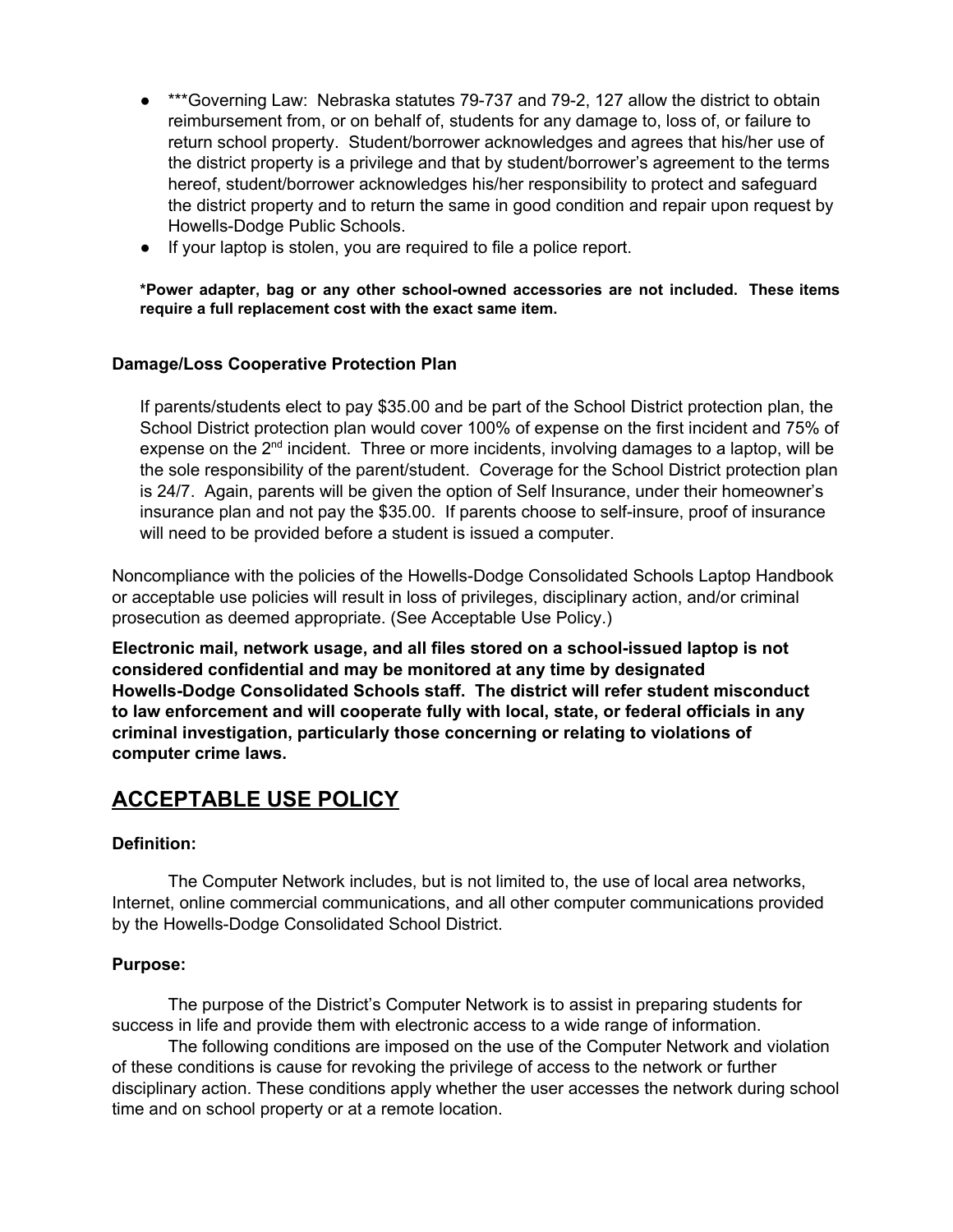#### **Acceptable:**

- 1. The computer network is to be used for the educational purposes stated above.
- 2. Computer network use in the School District is a privilege and not a right.
- 3. Use of the computer network to support illegal, inappropriate or obscene purposes, is expressly prohibited and is grounds for disciplinary or legal action, account termination and monetary reimbursement for expenses incurred due to such activities. Illegal activities are defined as violations of local, state, or federal law. Inappropriate use is defined as violation of the intended use or purpose of the network such as the use of any unauthorized games, email accounts, chat rooms, attempts to gain unauthorized access, harassment, threats, racial slurs or any other actions that are disruptive to the network or network users. Inappropriate activities include, but are not limited to, the distribution of profanity or other offensive language and sexually explicit materials including nudity and other graphic or textual depictions of sexually explicit activities.
- 4. Commercial use, product advertisement, or political lobbying activities on the computer network are hibited.
- 5. Each individual computer network account will be issued to one designated user only. Each user is ultimately responsible for all activity in the use of the account and will keep the password confidential.
- 6. Computer network users shall be committed to the efficient use of computer networks and use all practical measures to conserve time and storage space in their use of these resources.
- 7. The Superintendent or designee of the School District is the final authority on the acceptable use of the network and accounts under its jurisdiction.
- 8. Copyright law is strictly adhered to within the School District. Any violation of copyright law is prohibited.
- 9. The School District cautions users that no computer network should ever be considered as completely private, and is subject to monitoring by local, state, and federal authorities.
- 10. The Howells-Dodge School District will take reasonable precautions to insure the security and appropriate use of the computer network. However, it accepts no responsibility for harm caused directly or indirectly through its use.

#### **Examples of Unacceptable Uses.**

- Technology-Related Limitations: Technology resources shall not be used in any manner, which impairs its effective operations or the rights of other technology users.
- Users shall not use another person's name, logon, password, or files for any reason, or allow another to use their password (except for authorized staff members).
- Users shall not erase, remake, or make unusable another person's computer, information, files, programs or disks.
- Users shall not access resources not specifically granted to the user or engage in electronic trespassing.
- Users shall not engage in "hacking" to gain unauthorized access to the operating system software or unauthorized access to the system of other users.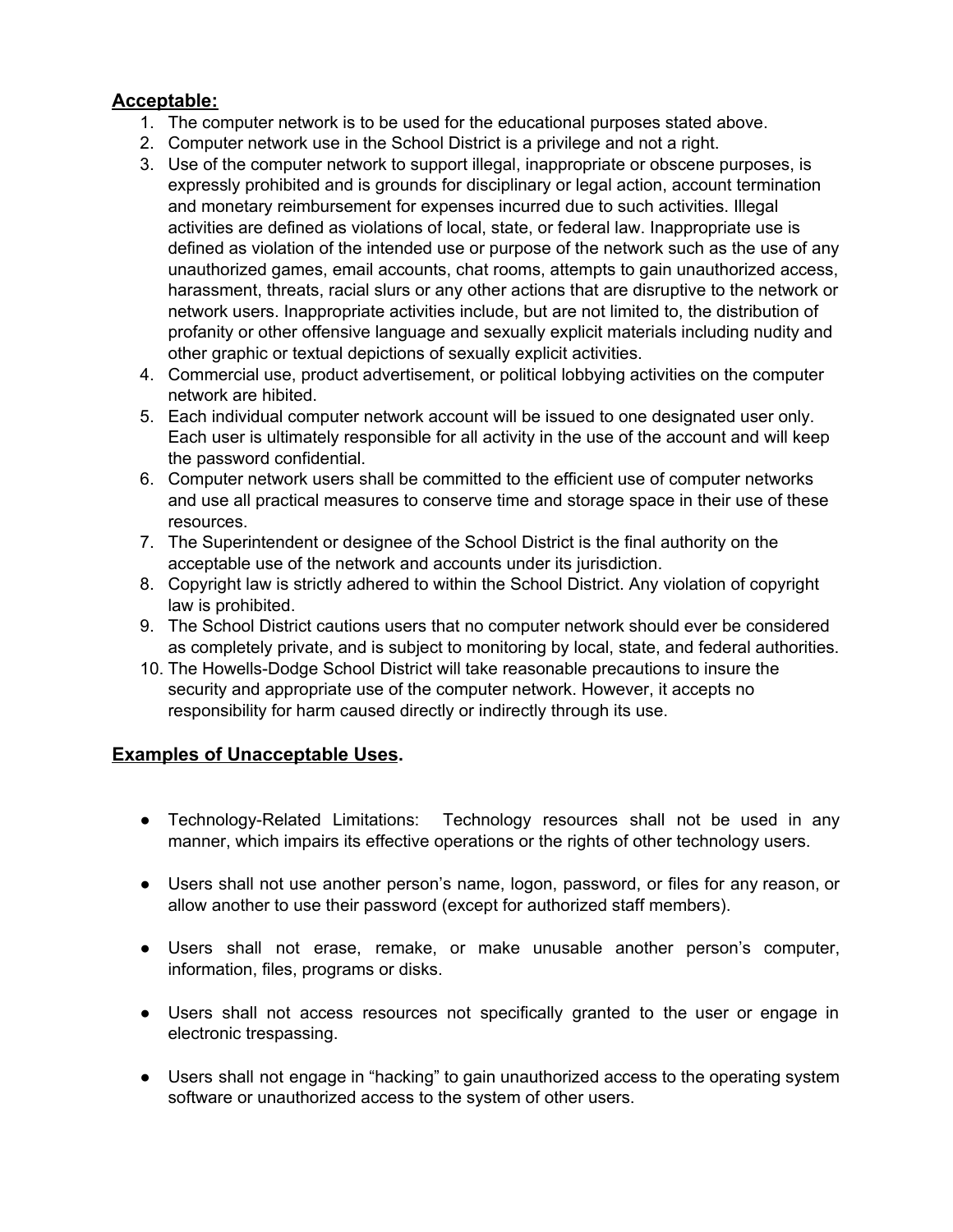- Users shall not copy, change, or transfer any software without permission from the network administrators.
- Users shall not write, produce, generate, copy, pagate, or attempt to introduce any computer code designed to self-replicate, damage, or otherwise hinder the performance of any computer's memory, file system, or software. Such software is often called a bug, virus, worm, Trojan horse, or similar name.
- Users shall not play games not related to classroom education.
- Users shall not engage in any form of vandalism of the technology resources.
- Users shall follow the generally accepted rules of network etiquette. The Superintendent, Technology Team or other designees may further define such rules.

### **Howells-Dodge Consolidated Schools Acceptable Use Agreement**

The consequences for students who abuse their computer privileges are as follows:

1st offense - Student will lose the option of taking his/her chromebook home for 2 weeks with program and network restrictions in-school.

2nd offense - Student will lose the option of taking his/her chromebook home for 4 weeks and will receive a 2 week program and network restriction in-school.

3rd offense - Student will lose the option of taking his/her chromebook home for 9 weeks and will receive complete program and network restriction in school.

The Howells-Dodge Consolidated Schools District is not liable for and disclaims any liability arising from any injury or damage caused by or stemming from unauthorized access to the network or inappropriate use of authorized access to the network.

A student and the student's parents or guardians, by submitting the User Application and Waiver Form with their respective signatures in order to gain access to the computer network, agree to release the School District from any liability for physical or emotional harm or damage resulting to the student that is caused by or related to the inappropriate use of the computer network.

#### **To ensure mastery of online safety, students will:**

- Use technology at school only for academic purposes.
- Only log into accounts authorized to the student by HDC when using District technology resources.
- Protect personal information such as name, address, email, family information, or school details while visiting websites or engaging in online communications.
- Immediately report any suspected incidents of malicious online behaviors such as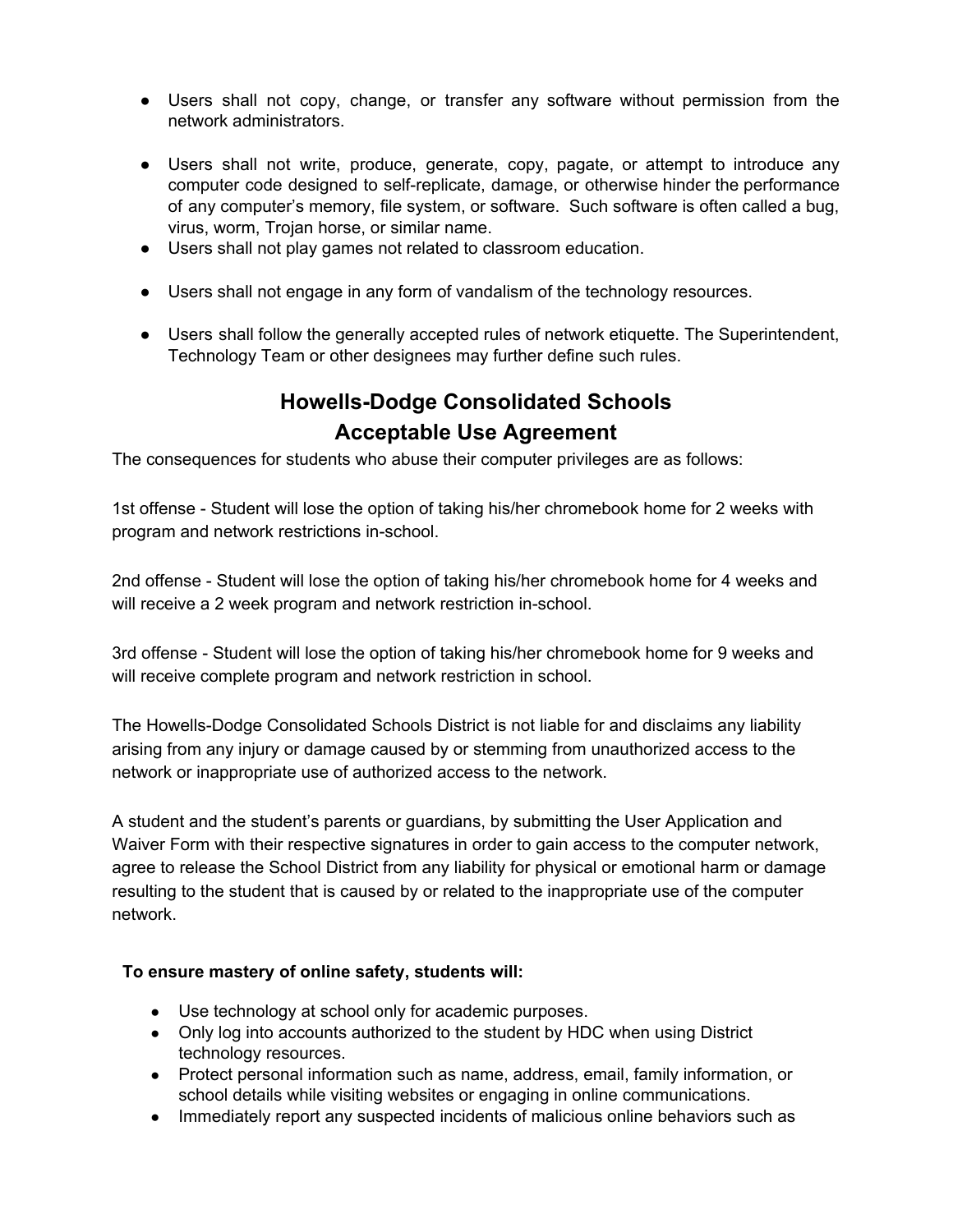cyber-bullying or online predators to a HDC staff member.

- Students uncertain about whether a particular site is acceptable or appropriate should consult an HDC staff member.
- Ask the teacher before registering or signing up for online accounts, including competitions.
- Participate in HDC provided online safety education programs.

# **Google Policies**

Your Howells-Dodge Consolidated Google Domain Student account has been provided to you as a powerful and innovative digital tool to collaborate, organize your time, and share your school work.

- **1. Never give out your Google Account to anyone outside of your school district.**
- **2. Never share anything as Public, unless you have consent from your teacher.**
- **3. Never accept a shared item if you do not know and trust the sender.**
- **4. Never give out your password or student numerical ID to anyone, except your teacher or guardian.**
- **5. When in doubt, ask your teacher for help if you have any concerns.**
- **6. When collaborating within digital work, please respect your peer's work.**
- **7. Your HDC Google account is to be used for academic work only.**

Google Apps is offered by Google in conjunction with HDC. HDC may have access to your account information and data. Specifically, HDC may:

- View statistics regarding your account, such as information concerning your last login or data storage usage;
- Change your account password, suspend or terminate your account access and your ability to modify your account;
- Access or retain information stored as part of your account, including your email, contacts, documents, and other information; and,
- Receive account information in order to satisfy applicable law, regulation, legal process or enforceable governmental request.

*Technology use at HDC is a privilege, not a right, and failure to meet these guidelines could result in suspension of your HDC Google Domain Student account and other disciplinary actions, as outlined in you[r](http://www.cloud79.org/home/current-aup) HDC Student Handbook. We believe you are a responsible, innovative, and collaborative digital citizen. You now have safe and powerful tools to accelerate your academic growth that extends beyond the campus, everywhere learning happens.*

\*\*Students must agree to the HDC Google Policies before using Google Apps\*\*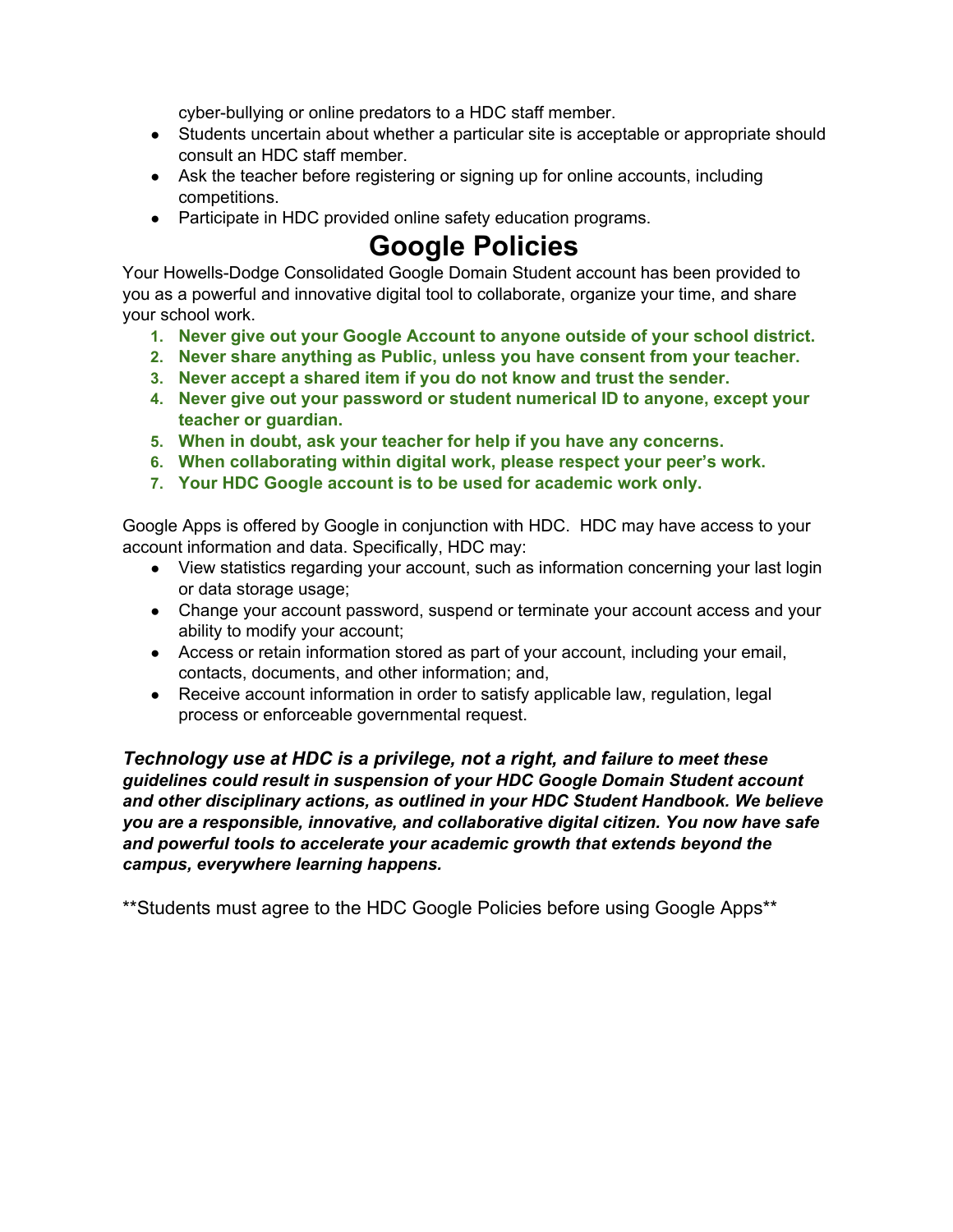### **Technology Permission Forms**

| Name of Student |            |     |
|-----------------|------------|-----|
| Grade           | <b>Age</b> |     |
| <b>Address</b>  |            | Zip |
| <b>Phone</b>    |            |     |

### **Google Domain Account and Additional Educational Applications Permission**

Yes, I agree to allow my child to have a Howells-Dodge Consolidated Google Domain account where they will gain school monitored access to online collaborative tools and apps such as Google Documents, Spreadsheets, Forms, Gmail for school use, and other Educational Applications that Staff have deemed appropriate for Educational Use. I understand that some student information may be used with these programs.

### **Acceptable Use Policy**

In order to make sure that all members of Howells Dodge Consolidated School District community understand and agree to these rules of conduct, Howells Dodge Consolidated School District asks that you as a student user sign the following statement:

I understand the Internet Safety and Acceptable Use Policy is available in the student handbook, which is available on the school website, and have read, the Internet Safety and Acceptable Use Policy adopted by the Howells Dodge Consolidated School District, and I understand and will abide by those District guidelines and conditions for the use of the facilities of Howells Dodge Consolidated School District and access to the Internet. I further understand that any violation of the district guidelines is unethical and may constitute a criminal offense. Should I commit any violation, my access privileges will be revoked. School disciplinary action and/or appropriate legal action will be taken.

I agree not to hold the Howells Dodge Consolidated School District, any of its employees, or any institution providing network access to Howells Dodge Consolidated School District responsible for the performance of the system or the content of any material accessed through it.

**Student Signature\_\_\_\_\_\_\_\_\_\_\_\_\_\_\_\_\_\_\_\_\_\_\_\_\_\_\_\_\_\_\_\_\_\_\_\_\_\_\_\_\_\_\_\_\_\_\_\_\_\_\_\_**

**Student Signature Date \_\_\_\_\_\_\_\_\_\_\_\_\_\_\_\_\_\_\_\_**

**Parent Signature\_\_\_\_\_\_\_\_\_\_\_\_\_\_\_\_\_\_\_\_\_\_\_\_\_\_\_\_\_\_\_\_\_\_\_\_\_\_\_\_\_\_\_\_\_\_\_\_\_\_\_\_\_\_**

**Parent Signature Date \_\_\_\_\_\_\_\_\_\_\_\_\_\_\_\_\_\_\_**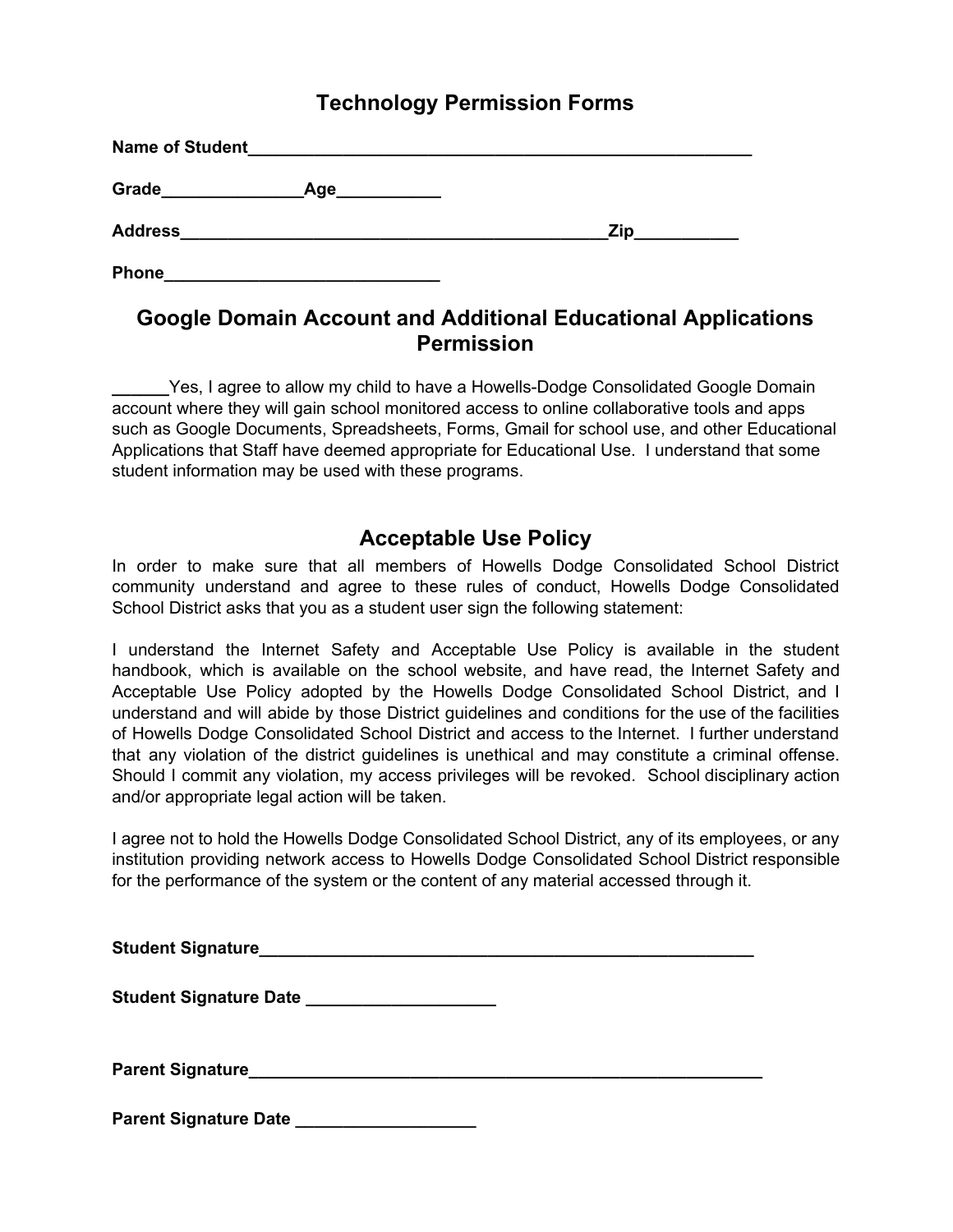### **Chromebook Checkout/Insurance**

#### COVERAGE AND BENEFIT

Parents/students may pay \$35.00 and be part of School District Computer Damage/Loss Cooperative Fund. Belonging to the School District Cooperative coverage would cover 100% of expense on the first incident and 75% of expense on the 2nd incident. Three or more incidents, involving damages to a laptop, will be the sole responsibility of the parent/student. Coverage for the School District protection Plan is 24/7. Parents will be given the option of Self Insurance, under their homeowner's insurance plan and not pay the \$35.00.

#### EFFECTIVE AND EXPIRATION DATES

This coverage is effective from the date of this request form and premium payment is received by the school through the date at which the computer is requested to be returned in good order to the school.

#### PREMIUM

The total premium cost is \$35.00 per school year and is not refundable.

It is agreed and understood that:

• The Howells-Dodge Consolidated Schools will offer coverage to all students.

- Premium coverage is voluntary but encouraged.
- A separate application will be needed for each computer covered.

Yes, I would like to participate in the Howells-Dodge Consolidated Damage/Loss Cooperative.

\$35.00 Payment per Student **□ Check #\_\_\_\_\_\_\_ □ Cash □ Money Order**

No, I decline service at this time, and I understand that I am responsible for 100% of any damage or loss to the loaned computer and will provide proof of insurance for the laptop through our homeowner's insurance before a laptop will be checked out to the student.

#### **Parent/Guardian Signature\_\_\_\_\_\_\_\_\_\_\_\_\_\_\_\_\_\_\_\_\_\_\_\_\_\_\_\_\_\_\_\_\_\_\_\_\_\_\_\_\_\_\_**

#### **Date\_\_\_\_\_\_\_\_\_\_\_\_\_\_\_\_**

This equipment is, and at all times remains the property of Howells-Dodge Consolidated Schools, and is herewith lent to the student for educational purposes only for the academic school year. Students may not deface or destroy this property in any way. Inappropriate use of the machine may result in the student losing his/her right to use this computer. The equipment will be returned to the school when requested by Howells-Dodge Consolidated Schools, or sooner, if the student withdraws from Howells-Dodge Consolidated Schools prior to the end of the school year.

The District Property may be used by Borrower only for non-commercial purposes, in accordance with the District's policies and rules, the Howells-Dodge Consolidated Schools Student Handbook, as well as local, state, and federal statutes.

Borrower may not install or use any software other than software owned or approved by the District and made available to Borrower in accordance with this Receipt and Agreement. Borrower agrees not to make any unauthorized use of or modifications of such software.

The District is not responsible for any computer or electronic viruses that may be transferred to or from Borrower's diskettes or other data storage medium and Borrower agrees to use Borrower's best efforts to assure that the District Property is not damaged or rendered inoperable by any such electronic virus while in Borrower's possession.

Nebraska statutes 79-737 and 79-2,127 allow the District to obtain reimbursement from, or on behalf of, students for any damage to, loss of, or failure to return school property. Borrower acknowledges and agrees that Borrower's use of the District Property is a privilege and that by Borrower's agreement to the terms hereof, Borrower acknowledges Borrower's responsibility to protect and safeguard the District Property and to return the same in good condition and repair upon request by Howells-Dodge Consolidated Schools.